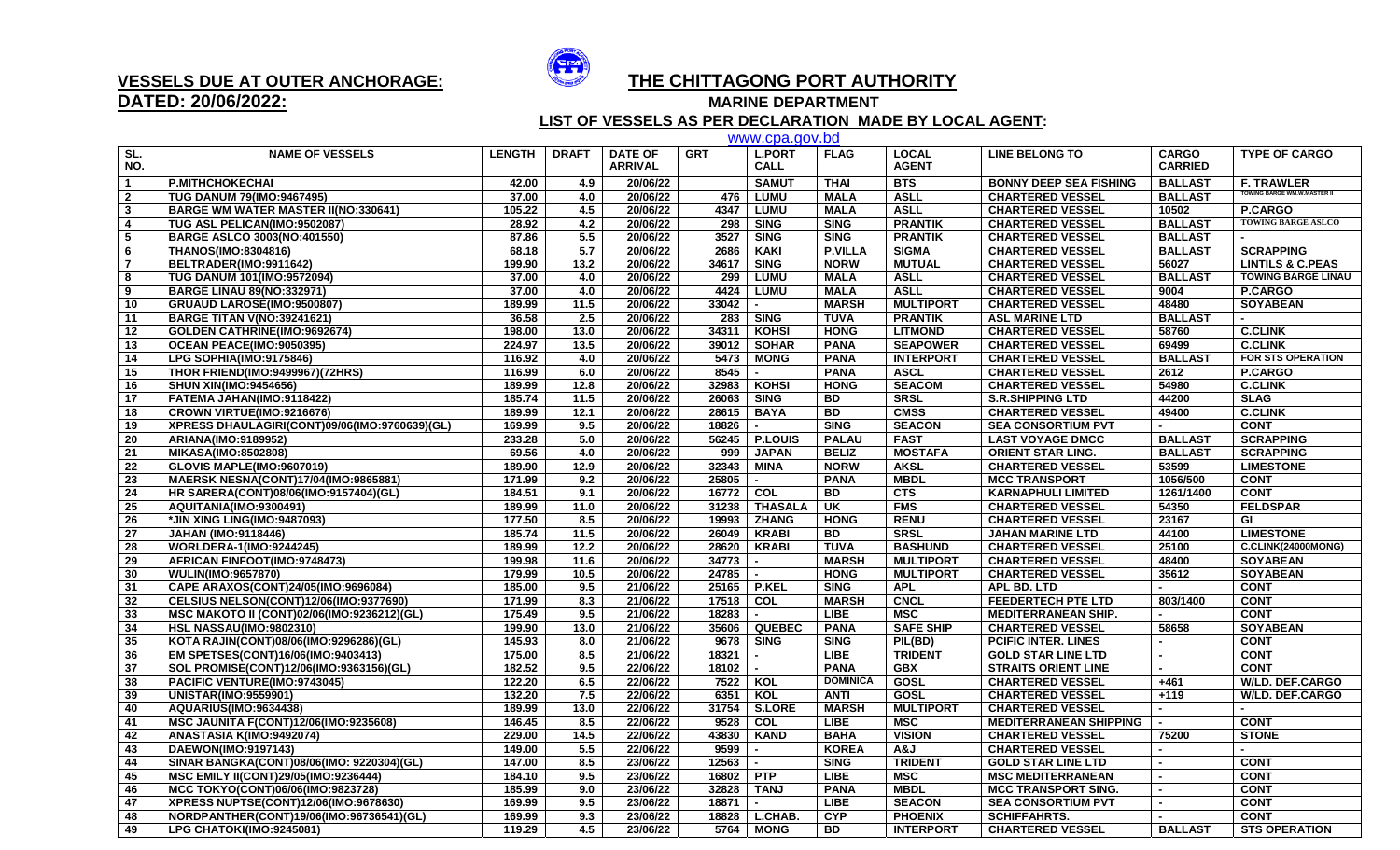| 50                      | HAIAN EAST(CONT)12/06(IMO:9363144)(GL)       | 182.52 | 8.0              | 24/06/22 | 18102      |                          | <b>VIET</b>     | <b>IPL</b>       | <b>SAMUERA SHIPPING</b>       |                | <b>CONT</b>     |
|-------------------------|----------------------------------------------|--------|------------------|----------|------------|--------------------------|-----------------|------------------|-------------------------------|----------------|-----------------|
| $-51$                   | MAERSK KWANGYANG(CONT)31/05(IMO:9858747)     | 185.99 | 9.5              | 24/06/22 | 32828      |                          | LIBE.           | <b>MBDL</b>      | <b>MCC TRANSPORT</b>          |                | <b>CONT</b>     |
| 52                      | AS ROBERTA(CONT)12/06(IMO:9330903)(GL)       | 170.15 | 9.5              | 24/06/22 | 15995      |                          | <b>LIBE</b>     | <b>SEACON</b>    | <b>SEA CONSORTIUM PVT</b>     |                | <b>CONT</b>     |
| 53                      | <b>MAERSK XIAMEN(CONT)13/06(IMO:9858723)</b> | 185.99 | 9.5              | 24/06/22 | 32965      |                          | <b>SING</b>     | <b>MBDL</b>      | <b>MCC TRANSPORT</b>          |                | <b>CONT</b>     |
| 54                      | HR RHEA(CONT)15/06(IMO:9175597)(GL)          | 182.83 | 9.5              | 24/06/22 | 17652      |                          | <b>BD</b>       | <b>CTS</b>       | <b>KARNAPHULI LTD</b>         |                | <b>CONT</b>     |
| 55                      | HMM CHITTAGONG(CONT)13/06(IMO:9701293)       | 184.99 | 8.0              | 25/06/22 |            | 25145   NINGBO           | <b>KOREA</b>    | OIL              | <b>HYUNDAI MERCHANT</b>       |                | <b>CONT</b>     |
| 56                      | A.IDEFIX(CONT)24/03(IMO:9354662)             | 182.83 | 9.5              | 25/06/22 |            |                          | <b>MALT</b>     | <b>SEACON</b>    | <b>SEA CONSORTIUM PVT</b>     |                | <b>CONT</b>     |
| 57                      | WINNER(CONT)12/05(IMO:9347281)               | 186.35 | 9.0              | 25/06/22 | 22914      |                          | <b>PORTU</b>    | <b>SEACON</b>    | <b>SEA CONSORTIUM PVT LTD</b> |                | <b>CONT</b>     |
| 58                      | MTT SINGAPORE(CONT)12/05(IMO:9131060)(GL)    | 140.00 | 9.5              | 25/06/22 | 8276       |                          | <b>MALA</b>     | <b>SEACON</b>    | <b>SEA CONSORTIUM PVT LTD</b> |                | <b>CONT</b>     |
| $\overline{59}$         | XPRESS SAGARMALA(CONT)19/04(IMO:9862736)(GL) | 172.00 | 9.5              | 25/06/22 | 19235      |                          | <b>SING</b>     | <b>SEACON</b>    | <b>SEA CONSORTIUM PVT</b>     |                | <b>CONT</b>     |
| 60                      | BLPL TRUST (CONT)26/05(IMO:9119660)          | 166.62 | 8.5              | 25/06/22 | 15741      |                          | <b>PANA</b>     | <b>GBX</b>       | <b>BLPL SINGAPORE PTE LTD</b> |                | <b>CONT</b>     |
| 61                      | HR FARHA(CONT)15/06(IMO:9123582)(GL)         | 184.51 | 8.5              | 25/06/22 | 17721      |                          | <b>BD</b>       | <b>CTS</b>       | <b>KARNAPHULI LTD</b>         |                | <b>CONT</b>     |
| 62                      | SOL MALAYSIA(CONT)13/06(IMO:9081019)(GL)     | 167.00 | 9.0              | 26/06/22 | 15741      |                          | <b>SING</b>     | <b>GBX</b>       | <b>STRAITS ORIENT LINE</b>    |                | <b>CONT</b>     |
| 63                      | KOTA RANCAK(CONT)13/06(IMO:9296298)(GL)      | 145.93 | 8.0              | 26/06/22 |            | 9678 SING                | <b>SING</b>     | PIL(BD)          | <b>PACIFIC INTER. LINE</b>    |                | <b>CONT</b>     |
| 64                      | EASTAWAY JAMUNA(CONT)14/06(IMO:9348998)      | 182.52 | 9.5              | 26/06/22 | 18017      |                          | <b>SING</b>     | <b>SEACON</b>    | <b>SEA CONSORTIUM PVT</b>     |                | <b>CONT</b>     |
| 65                      | GREEN EARTH(CONT)14/06(IMO:9865984)(GL)      | 172.07 | 9.5              | 26/06/22 | 17954      |                          | <b>SING</b>     | <b>SEACON</b>    | <b>SEA CONSORTIUM PVT</b>     |                | <b>CONT</b>     |
| 67                      | <b>OCEAN TIANCHEN(IMO:9740146)</b>           | 199.90 | 13.0             | 26/06/22 |            | 36415   SANTOS           | <b>HONG</b>     | <b>SAFE SHIP</b> | <b>CHARTERED VESSEL</b>       | 56657          | <b>SOYABEAN</b> |
| 68                      | SEOUL GLOW(CONT)05/06(IMO:9357535)           | 175.10 | 8.0              | 26/06/22 | 18123      | <b>SING</b>              | <b>LIBE</b>     | <b>CT</b>        | <b>SWORDFISH LIMITED</b>      | $\blacksquare$ | <b>CONT</b>     |
| 69                      | SONGA CHEETAH(CONT)16/06(IMO:9405100)        | 147.84 | 7.0              | 26/06/22 |            |                          | <b>LIBE</b>     | <b>RELIANCE</b>  |                               |                | <b>CONT</b>     |
| 70                      | UBENA(CONT)16/06(IMO:9690078)                | 185.00 | 9.5              | 27/06/22 |            | 24901   SHEKOU           | <b>PORTU</b>    | <b>APL</b>       | APL BD. LTD                   |                | <b>CONT</b>     |
| 71                      | IMKE SCHEPERS(CONT)09/06(IMO:9360520)(GL)    | 154.85 | 8.5              | 27/06/22 |            | 9056 COL                 | <b>ANTI</b>     | <b>TRIDENT</b>   | <b>GOLD STAR LINE</b>         |                | <b>CONT</b>     |
| 72                      | MCC CEBU(CONT)09/06(IMO:9823730)             | 185.99 | 9.0              | 27/06/22 | 32828      | $\overline{\phantom{a}}$ | <b>PANA</b>     | <b>MBDL</b>      | <b>MCC TRANSPORT</b>          |                | <b>CONT</b>     |
| 73                      | CAPE FORTIUS(CONT)19/06(IMO:9734147)(GL)     | 185.00 | 8.5              | 27/06/22 | 25090      |                          | <b>CYP</b>      | CT(BD)           | ORIENT OVERSEAS CONT.         |                | <b>CONT</b>     |
| 74                      | SEA MASTER(CONT)21/04(IMO:9625920)           | 170.00 | 8.5              | 28/06/22 | 20239      |                          | <b>LIBE</b>     | <b>TRIDENT</b>   | <b>GOLD STAR LINE</b>         |                | <b>CONT</b>     |
| 75                      | MAERSK VLADIVOSTOK(CONT)16/06(IMO:9840697)   | 185.99 | 9.5              | 28/06/22 | 32828      |                          | <b>PANA</b>     | <b>MBDL</b>      | <b>MCC TRANSPORT</b>          |                | <b>CONT</b>     |
| 76                      | HERMANN SCHEPERS(CONT)16/06(IMO:9255751)(GL) | 164.65 | 7.4              | 28/06/22 |            | 9755 COL                 | <b>ANTI</b>     | MSC              | <b>MEDITERRANEAN SHIPPING</b> |                | <b>CONT</b>     |
| 77                      | CNC NEPTUNE(CONT)19/06(IMO:9836658)(GL)      | 172.00 | 9.5              | 28/06/22 | 18652 SING |                          | <b>SING</b>     | <b>APL</b>       | APL BD. LTD                   |                | <b>CONT</b>     |
| 78                      | CAPE SYROS(CONT)19/06(IMO:9676204)           | 185.00 | 8.5              | 28/06/22 | 25165      |                          | <b>CYP</b>      | CT(BD)           | ORIENT OVERSEAS CONT.         |                | <b>CONT</b>     |
| 79                      | ANTON SCHEPERS(CONT)27/01(IMO:9217553)(GL)   | 164.65 | 7.2              | 29/06/22 |            | <b>COL</b>               | <b>ANTI</b>     | <b>MSCL</b>      | <b>FAR SHIPPING LINE</b>      |                | <b>CONT</b>     |
| 80                      | <b>MOUNT KELLETT(CONT)05/06(IMO:9760627)</b> | 169.99 | 9.5              | 29/06/22 | 18870      | <b>SING</b>              | <b>SING</b>     | <b>APL</b>       | APL (BD) PVT. LTD             |                | <b>CONT</b>     |
| 81                      | FSL SINGAPORE(CONT)19/04(IMO:9845037)(GL)    | 171.99 | 9.5              | 29/06/22 | 16850      | <b>COL</b>               | <b>LIBE</b>     | <b>MSCL</b>      | <b>FAR SHIPPING LINE</b>      |                | <b>CONT</b>     |
| 82                      | <b>MCC DANANG(CONT)19/06(IMO:9823742)</b>    | 185.99 | 9.0              | 29/06/22 | 32828      |                          | <b>PANA</b>     | <b>MBDL</b>      | <b>MCC TRANSPORT</b>          |                | <b>CONT</b>     |
| 83                      | SITC KEELUNG(CONT)12/06(IMO:9712761)(GL)     | 172.00 | 9.5              | 30/06/22 |            | 17119   SHEKOU           | <b>HONG</b>     | <b>FAMFA</b>     | <b>SITC CONTTAINER</b>        |                | <b>CONT</b>     |
| 84                      | KOTA NALURI(CONT)24/05(IMO:9362308)          | 179.70 | 8.5              | 30/06/22 |            | 20902 SING               | <b>SING</b>     | PIL(BD)          | <b>PACIFIC INTER. LINE</b>    |                | <b>CONT</b>     |
| 85                      | OEL SINGAPORE(CONT)16/05(IMO:9345910)        | 150.07 | 8.5              | 30/06/22 | 9990       | <b>COL</b>               | <b>PANA</b>     | <b>MSC</b>       | <b>MEDITERRANEAN SHIP.</b>    |                | <b>CONT</b>     |
| 86                      | BLPL FAITH(CONT)16/06(IMO:9146297)(GL)       | 140.00 | 8.5              | 30/06/22 | 8299       |                          | <b>PANA</b>     | <b>GBX</b>       | <b>BLPL SING. PTE LTD</b>     |                | <b>C ONT</b>    |
| $\overline{87}$         | OEL COLOMBO(CONT)12/05(IMO:9351804)          | 150.06 | 8.5              | 30/06/22 |            | 9990 COL                 | <b>PANA</b>     | <b>MSC</b>       | <b>MEDITERRANEAN SHIPPING</b> |                | <b>CONT</b>     |
| 88                      | CAPE QUEST(CONT)07/06(IMO:9734159)           | 185.00 | 9.5              | 01/07/22 |            | 25090 SING               | <b>SING</b>     | <b>APL</b>       | APL BD PVT LTD                |                | <b>CONT</b>     |
| 89                      | BLPL BLESSING(CONT)16/06(IMO:9345922)        | 150.73 | 8.5              | 01/07/22 | 9990       |                          | <b>SING</b>     | GBX              | <b>BLPL SING. PTE LTD</b>     |                | <b>CONT</b>     |
| 90                      | EF EMMA(CONT)07/06(IMO:9357808)(GL)          | 182.43 | 8.5              | 01/07/22 | 17964 COL  |                          | <b>PORTU</b>    | <b>CNCL</b>      | FEEDERTECH PTE LTD.           |                | <b>CONT</b>     |
| 91                      | SOL HIND(CONT)19/06(IMO:9122057)             | 184.10 | 9.0              | 01/07/22 | 16801      |                          | <b>PANA</b>     | <b>GBX</b>       | <b>STRAITS ORIENT LINE</b>    |                | <b>CONT</b>     |
| 92                      | CNC JUPITER(CONT)13/06(IMO:9836672)(GL)      | 172.00 | 9.5              | 02/07/22 |            | 18652 P.KEL              | <b>MALT</b>     | <b>APL</b>       | APL BD. LTD                   |                | <b>CONT</b>     |
| 93                      | BANGKOK(CONT)23/05(IMO:9197349)(GL)          | 168.00 | 9.5              | 03/07/22 | 16986      | <b>SING</b>              | <b>PANA</b>     | <b>ONE</b>       | <b>OCEAN NETWORK EXPRESS</b>  |                | <b>CONT</b>     |
| 94                      | MTT SAPANGAR(CONT)12/06(IMO:9872236)         | 172.00 | 9.5              | 05/07/22 | 19292      | <b>P.KEL</b>             | <b>MALA</b>     | <b>APL</b>       | APL BD. LTD                   |                | <b>CONT</b>     |
| 95                      | ST. JOHN(CONT)13/06(IMO:9634646)             | 170.00 | 9.5              | 08/07/22 | 16889      | S.HAI                    | <b>MALT</b>     | <b>GLOBLINK</b>  | <b>SINOKOR MERCHANT</b>       |                | <b>CONT</b>     |
| 96                      | SOL STRAITS(CONT)05/06(IMO:9134658)          | 184.10 | 9.0              | 10/07/22 | 16801      | <b>COL</b>               | <b>PANA</b>     | <b>GBX</b>       | <b>STRAITS ORIENT LINES</b>   |                | <b>CONT</b>     |
| 97                      | XIN CHEN HAI YANG(IMO:9814492)               | 153.46 | 6.0              | 10/07/22 |            | 16607   S.HAI            | <b>CHINA</b>    | <b>SAIF</b>      | <b>CHARTERED VESSEL</b>       | $\blacksquare$ | P.CARGO         |
| 98                      | OLYMPIA(CONT)16/06(IMO:9765574)(GL)          | 172.00 | 9.5              | 15/07/22 |            | 17907 P.KEL              | <b>MARSH</b>    | <b>APL</b>       | APL BD. LTD                   | $\blacksquare$ | <b>CONT</b>     |
| 99                      | KOTA RUKUN(CONT)14/06(IMO:9167459)           | 144.01 | 8.0              | 20/07/22 |            | 9422 SING                | <b>SING</b>     | PIL(BD)          | <b>PACIFIC INTER. LINE</b>    |                | <b>CONT</b>     |
|                         |                                              |        |                  |          |            | <b>TANKER DUE:</b>       |                 |                  |                               |                |                 |
| $\overline{1}$          | AL KHATTIYA(IMO:9431111)                     | 283.02 | 11.0             | 20/06/22 | 136980 RAS |                          | <b>MARSH</b>    | <b>UNIGLOBAL</b> | <b>CHARTERED VESSEL</b>       | 62379          | <b>LNG</b>      |
| $\overline{\mathbf{2}}$ | <b>MP MR TANKER 3(IMO:9573684)</b>           | 179.99 | 10.1             | 20/06/22 | 28813      | <b>MALA</b>              | <b>INDIA</b>    | <b>PRIDE</b>     | <b>CHARTERED VESSEL</b>       | 32000          | <b>GAS OIL</b>  |
| $\overline{\mathbf{3}}$ | AL THAKHIRA(IMO:9298399)                     | 285.40 | 11.3             | 20/06/22 | 95824      | <b>RAS</b>               | <b>BAHA</b>     | <b>UNIGLOBAL</b> | <b>CHARTERED VESSEL</b>       | 62968          | <b>LNG</b>      |
| $\overline{4}$          | GASLOG CHELSEA(IMO:9390185)                  | 288.60 | $\frac{11.6}{2}$ | 20/06/22 | 100374     | P.SUEZ                   | <b>BERMUDA</b>  | <b>PRIDE</b>     | <b>CHARTERED VESSEL</b>       | 67048          | <b>LNG</b>      |
| 5                       | PACIFIC JEWEL(IMO:9413779)                   | 179.99 | 9.5              | 20/06/22 | 28754      | <b>MALA</b>              | <b>HONG</b>     | <b>PRIDE</b>     | <b>CHARTERED VESSEL</b>       | 27000          | JET A-1         |
| 6                       | <b>GASLOG SALEM(IMO:9638915)</b>             | 285.11 | 11.5             | 20/06/22 | 98075 RAS  |                          | <b>BERMIUDA</b> | <b>PRIDE</b>     | <b>CHARTERED VESSEL</b>       | 66607          | <b>LNG</b>      |
| $\overline{7}$          | TORM ADVENTURE(IMO:9326914)                  | 182.90 | 10.8             | 20/06/22 | 26751 SING |                          | <b>D.MARK</b>   | <b>PRIDE</b>     | <b>CHARTERED VESSEL</b>       | 33000          | <b>GAS OIL</b>  |
| $\vert$ 8               | <b>AU GEMINI(IMO:9186912)</b>                | 100.00 |                  | 20/06/22 |            | 3545   PADANG            | <b>INDO</b>     | <b>GALLANT</b>   | <b>CHARTERED VESSEL</b>       | 4000           | <b>RBD/CPKO</b> |
|                         |                                              |        | 6.6              |          |            |                          |                 |                  |                               |                |                 |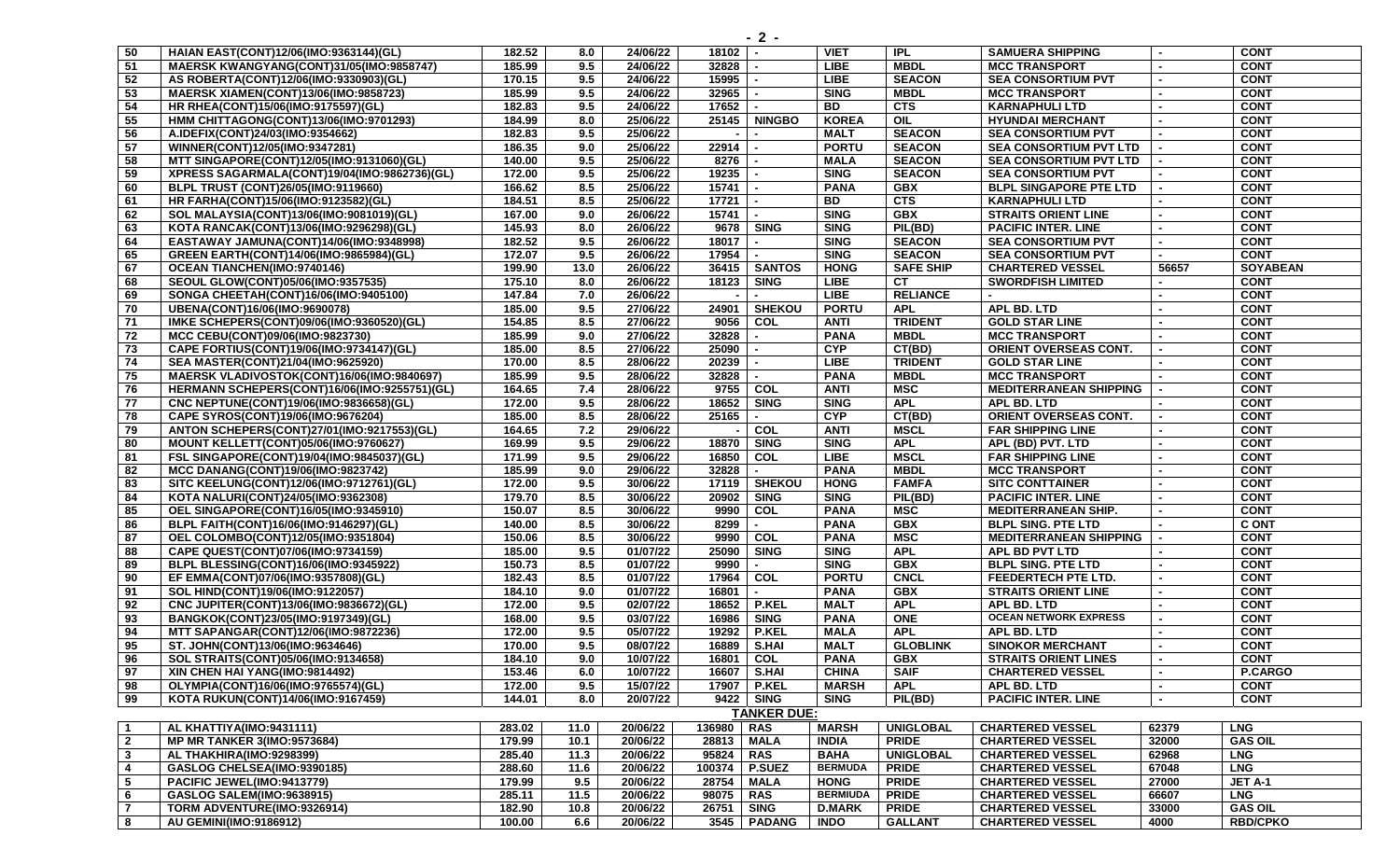|                     |                                                                              |                  |                  |                                  |            | $-3-$                      |                            |                            |                                      |                       |                                |                                |              |                          |                                |
|---------------------|------------------------------------------------------------------------------|------------------|------------------|----------------------------------|------------|----------------------------|----------------------------|----------------------------|--------------------------------------|-----------------------|--------------------------------|--------------------------------|--------------|--------------------------|--------------------------------|
| 9                   | PKA(IMO:9169770)                                                             | 143.00           | 8.2              | 22/06/22                         | 10321      | <b>SOHAR</b>               |                            | <b>C.ISLAND</b>            | GOSL                                 |                       |                                | <b>CHARTERED VESSEL</b>        |              | 13060                    | <b>BITUMEN</b>                 |
| 10                  | <b>GOLDEN CURL(IMO:9348522)</b>                                              | 144.00           | 8.3              | 25/06/22                         | 11254      | <b>INDO</b>                | <b>PANA</b>                |                            | <b>MTCL</b>                          |                       |                                | <b>CHARTERED VESSEL</b>        |              | 12000                    | <b>RBD</b>                     |
|                     | AT KUTUBDIA/MATARBARI ANCHORAGE:                                             |                  |                  |                                  |            |                            |                            |                            |                                      |                       |                                |                                |              |                          |                                |
| $\mathbf 1$         | SWIFT CRO(Attach by High Court: 23/02/11)                                    | $\sim$           | 184.60           | <b>BALLAST</b>                   |            | <b>VIZA</b>                | <b>PANA</b>                |                            | <b>BROTHERS</b>                      |                       |                                | R/A(11/09 AT 1800)             | 6.5          |                          |                                |
| $\overline{2}$      | SVITZER CHITTAGONG(IMO:9843493)                                              | $\sim$           | 36.00            | <b>BALLAST</b>                   |            | <b>PHUKET</b>              | <b>PANA</b>                |                            | <b>SEAWAVE</b>                       |                       |                                | 16/06 AT 1200                  | 5.0          | $\overline{\phantom{a}}$ |                                |
| 3<br>$\overline{4}$ | TUG SVITZER RANGPUR(IMO:9820570)<br><b>TUG SUMMIT PSA-1</b>                  | $\sim$<br>$\sim$ | 32.00<br>29.95   | <b>BALLAST</b><br><b>BALLAST</b> |            | <b>SING</b><br><b>SING</b> | <b>SING</b><br><b>SING</b> |                            | <b>SEAWAVE</b><br><b>SEAWAVE</b>     |                       | 24/09 AT 1700                  | R/A(19/04 AT 1200)             | 4.2<br>4.0   | $\blacksquare$           |                                |
| 5                   | TUG SUMMIT PSA 2(IMO:984352)                                                 | $\sim$           | 29.95            | <b>BALLAST</b>                   |            | <b>SING</b>                | <b>SING</b>                |                            | <b>SEAWAVE</b>                       |                       |                                | R/A(19/04 AT 1200)             | 4.0          |                          |                                |
| 6                   | TUG SUMMIT PSA 3(IMO:9843534)                                                | $\sim$           | 29.95            | <b>BALLAST</b>                   |            | <b>SING</b>                | <b>SING</b>                |                            | <b>SEAWAVE</b>                       |                       |                                | R/A(19/04 AT 1200)             | 4.0          | $\sim$                   |                                |
| $\overline{7}$      | <b>TUG SUMMIT PSA 4(IMO:9847229)</b>                                         |                  | 29.95            | <b>BALLAST</b>                   |            | <b>SING</b>                | <b>SING</b>                |                            | <b>SEAWAVE</b>                       |                       |                                | R/A(19/04 AT 1200)             | 4.0          |                          |                                |
| 8                   | TUG SUMMIT PSA 5(IMO:9854272)                                                | $\sim$           | 29.95            | <b>BALLAST</b>                   |            | <b>SING</b>                | <b>PANA</b>                |                            | <b>SEAWAVE</b>                       |                       |                                | R/A(19/04 AT 1200)             | 4.0          |                          |                                |
| 9                   | <b>SUMMIT LNG(IMO:9322255)</b>                                               | $\sim$           | 277.00           | <b>LNG</b>                       |            | <b>RAS</b>                 | <b>BELG</b>                | <b>BELGIUM</b>             | <b>UNIGLOBAL</b><br><b>UNIGLOBAL</b> |                       | 20/04 AT 0900                  |                                | 11.7<br>12.5 | 59711<br>60047           |                                |
| 10<br>11            | <b>EXCELLENCE</b><br><b>ORANJE(IMO:9263904)</b>                              | $\sim$<br>$\sim$ | 277.00<br>185.00 | <b>LNG</b><br><b>BALLAST</b>     |            | <b>RAS</b><br><b>MILA</b>  | <b>CYP</b>                 |                            | <b>PRANTIK</b>                       |                       | 24/04 AT 1400<br>02/02 AT 1000 |                                | 8.0          | $\blacksquare$           |                                |
| 12                  | SVITZER FOXTROT(IMO:9592525)                                                 | $\sim$           | 45.00            | <b>BALLAST</b>                   |            | KOL                        | <b>SING</b>                |                            | <b>SEAWAVE</b>                       |                       |                                | R/A(14/03 AT 1830)             | 5.0          |                          |                                |
| 13                  | TUG TERAS HYDRA(IMO:9531296)                                                 | $\sim$           | 36.00            | <b>BALLAST</b>                   | 495        | LUMU                       | <b>INDO</b>                |                            | <b>PRANTIK</b>                       |                       | 04/05 AT 1500                  |                                | 4.0          |                          | <b>TOWING BARGE ASLCO 3005</b> |
| 14                  | BARGE ASLCO 3005(NO:401531)                                                  |                  | 87.86            | P.CARGO                          | 3527       | LUMU                       | <b>SING</b>                |                            | <b>PRANTIK</b>                       |                       | 04/05 AT 1500                  |                                | 4.2          | 7899                     |                                |
| 15                  | LPG WARRIOR(IMO:9317298)(R.2310)                                             | $\sim$           | 230.00           | <b>LPG</b>                       | 45965      | <b>FUJA</b>                | <b>BD</b>                  |                            | <b>INTERPORT</b>                     |                       | 08/05 AT 1600                  |                                | 10.8         | 66079                    |                                |
| 16<br>17            | <b>TUG ORION WB 2(IMO:9560314)</b><br><b>LPG MARIA(IMO:9228253)</b>          | $\sim$<br>$\sim$ | 24.96<br>119.29  | <b>BALLAST</b><br><b>LPG</b>     | 5764       | <b>SING</b><br><b>MONG</b> | <b>NIUE</b><br><b>PANA</b> |                            | <b>PRANTIK</b><br><b>INTERPORT</b>   |                       | 06/06 AT 1342                  | (R/A 2006 AT 1000)             | 3.4<br>5.60  | $\sim$<br>650            |                                |
| 18                  | SERENE THEODORA(IMO:9567946)(R.2733)                                         | $\sim$           | 190.01           | <b>C.CLINK</b>                   | 32884      | YANBU                      | <b>MALT</b>                |                            | <b>BENCON</b>                        |                       |                                | 14/06 AT 1030                  | 12.65        | 54800                    |                                |
| 19                  | TUG DANUM 105(IMO:955553)                                                    | $\sim$           | 37.00            | <b>BALLAST</b>                   | 476        | <b>LUMU</b>                | <b>MALA</b>                |                            | <b>ASLL</b>                          |                       | 15/06 AT 0900                  |                                | 4.1          |                          | <b>TOWING BARGE LINAU 83</b>   |
| 20                  | <b>BARGE LINAU 89(NO:332913)</b>                                             |                  | 101.01           | <b>BALLAST</b>                   | 4334       | <b>LUMU</b>                | <b>MALA</b>                |                            | <b>ASLL</b>                          |                       |                                | 15/06 AT 0900                  | 5.1          | <b>P.CARGO</b>           |                                |
|                     | (B): VESSELS AT A/B/C ANCHORAGE:                                             |                  |                  |                                  |            |                            |                            |                            |                                      |                       |                                |                                |              |                          |                                |
|                     | (B/1) VESSELS READY:                                                         |                  |                  |                                  |            |                            |                            |                            |                                      |                       |                                |                                |              |                          |                                |
| SL.                 | <b>NAME OF VESSEL</b>                                                        | <b>R/ON</b>      | <b>LENGTH</b>    | <b>CARGO</b>                     | <b>GRT</b> |                            | <b>L.PORT</b>              | <b>FLAG</b>                |                                      | <b>LOCAL</b>          |                                | <b>ARRIVAL DATE</b>            | <b>ANCHO</b> | <b>DRAFT</b>             | <b>QUANTITY/</b>               |
| NO.                 |                                                                              |                  |                  |                                  |            |                            |                            |                            |                                      | <b>AGENT</b>          |                                | & TIME                         | -RAGE        |                          | <b>REMARKS</b>                 |
| 1                   | *CELSIUS NEW ORLEANS(IMO:9412842)                                            | 15/06            | 171.99           | <b>CONT</b>                      |            | 17294                      | COL                        | <b>MARS</b>                |                                      | <b>CNCL</b>           |                                | 15/06 AT 0430                  | C            | 7.4                      | 778                            |
| $\overline{2}$      | *MSC KYMEA(CONT)(IMO:9334832)                                                | 15/06            | 176.91           | <b>CONT</b>                      |            | 18480                      | <b>SING</b>                | <b>LIBE</b>                |                                      | <b>MSC</b>            |                                | 15/06 AT 1024                  | C            | 9.5                      | 1078                           |
| $\mathbf{3}$        | *VASI STAR(CONT)(IMO:9105994)                                                | 15/06            | 184.10           | <b>CONT</b>                      |            | 16801                      | <b>INDIA</b>               | <b>LIBE</b>                |                                      | <b>PHOENIX</b>        |                                | 15/06 AT 1212                  | C            | 9.5                      | 806                            |
| 4                   | *OEL SHASTA(CONT)(IMO:9134684)                                               | 16/06            | 179.23           | <b>CONT</b>                      |            | 16264                      | <b>P.KEL</b>               | <b>PANA</b>                |                                      | <b>KARNAPHULI</b>     |                                | 16/06 AT 0006                  | C            | 9.5                      | 679                            |
| 5                   | *SOL DELTA(CONT)(IMO:9082805)                                                | 16/06            | 184.00           | <b>CONT</b>                      |            | 16800                      | COL                        | <b>PANA</b>                |                                      | <b>GBX</b>            |                                | 16/06 AT 1115                  | C            | 9.3                      | 1004                           |
| 6                   | <b>MSC ALICE(CONT)(IMO:9232632)</b>                                          | 17/06            | 184.70           | <b>CONT</b>                      |            | 16803                      | <b>SING</b>                | <b>LIBE</b>                |                                      | <b>MSC</b>            |                                | 17/06 AT 1112                  | в            | 9.0                      | 1118                           |
| $\overline{7}$      | *YM HAWK(CONT)(IMO:9299317)(GL)                                              | 17/06            | 168.80           | <b>CONT</b>                      |            | 15167                      | <b>SING</b>                | <b>TAIW</b>                |                                      | <b>TML</b>            |                                | 17/06 AT 1133                  | C            | 8.52                     | 1070                           |
| 8                   | XPRESS KOHIMA(CONT)(IMO:9155016)                                             | 17/06            | 168.03           | <b>CONT</b>                      |            | 16915                      | COL                        | <b>TUVA</b>                |                                      | <b>SEACON</b>         |                                | 17/06 AT 1700                  | C            | 7.8                      | 728                            |
| 9                   | KOTA BISTARI(CONT)(IMO:9695107)                                              | 17/06<br>19/06   | 179.50<br>184.10 | <b>CONT</b><br><b>CONT</b>       |            | 20886<br>16803             | <b>SING</b>                | <b>SING</b><br><b>LIBE</b> |                                      | PIL(BD)<br><b>MSC</b> |                                | 17/06 AT 2300                  | C<br>C       | 9.3                      | 916<br>854                     |
| 10<br>11            | MSC TRADER II(CONT)(IMO:9230775)<br>*SWASDEE ATLANTIC(CONT)(IMO:9879375)(GL) | 19/06            | 172.07           | <b>CONT</b>                      |            | 18051                      | COL<br><b>S.HAI</b>        | <b>MARS</b>                |                                      | <b>GLOBELINK</b>      |                                | 19/06 AT 0936<br>19/06 AT 1933 | C            | 9.4<br>9.3               | 1275                           |
| 12                  | *HR SARERA(CONT)(IMO:9157404)(GL)                                            | 19/06            | 184.51           | <b>CONT</b>                      |            | 16772                      | COL                        | BD                         |                                      | <b>CTS</b>            |                                | 19/06 AT 2230                  | C            | 9.1                      | 1261                           |
| 13                  | <b>MAERSK JAKARTA(CONT)(IMO:9865881)</b>                                     | 20/06            | 186.00           | <b>CONT</b>                      |            | 32965                      | <b>TANJ</b>                | <b>PANA</b>                |                                      | <b>MBDL</b>           |                                | 20/06 AT 0515                  | C            | 9.5                      | 1740                           |
| 14                  | <b>MARINE TARABA(CONT)(IMO:9445019)</b>                                      | 20/06            | 171.99 CONT      |                                  |            | 17294                      | <b>P.KEL</b>               | <b>PANA</b>                |                                      | <b>COLUMBIA</b>       |                                | 20/06 AT 0648                  | C            | 9.4                      | 949                            |
| 15                  | <b>KEN UN(IMO:9727089)</b>                                                   | 09/06            | 179.99           | GI(SCRAP)                        |            | 22501                      | <b>SING</b>                | <b>PANA</b>                |                                      | <b>LITMOND</b>        |                                | 06/06 AT 1642                  | A            | 8.5                      | 32999                          |
| 16                  | <b>HAN ZHI(IMO:9135877)</b>                                                  | 11/06            |                  | 107.42   P.CARGO                 |            | 5799                       | IND.                       | <b>SING</b>                |                                      | QNS                   |                                | 11/06 AT 1300                  | C            | 7.9                      | 1740                           |
| 17                  | ASL MERCURY(IMO:9519303)(R.2697)                                             | 16/06            |                  | 190.00   GI(SODA ASH)            |            | 32987                      | <b>P.KEL</b>               | <b>LIBE</b>                |                                      | <b>COSCOL</b>         |                                | 08/06 AT 1818                  | A            | 11.2                     | 44403                          |
| 18                  | SEIYO HARMONY(LINER)(IMO:9266152)(R.2916)                                    | 17/06            | 177.00           | GI                               |            | 20212                      | <b>SING</b>                | <b>PANA</b>                |                                      | <b>RENU</b>           |                                | 17/06 AT 1024                  | в            | 8.5                      | 24139                          |
|                     | (B/2): VESSELS NOT READY:                                                    |                  |                  |                                  |            |                            |                            |                            |                                      |                       |                                |                                |              |                          |                                |
| $\mathbf 1$         | AISHA SARWAR(IMO:9200433)(R.2790)                                            | $\sim$           |                  | 189.33   C.CLINK                 |            | 22612 BAYA                 |                            | BD                         |                                      | SRSL                  |                                | 10/06 AT 0900                  | A            | 11.5                     | 43600                          |
| $\overline{2}$      | AP STON(IMO:9652131)(R.2732)                                                 |                  |                  | 190.00 GI(SCRAP)                 |            | 31598 SING                 |                            | <b>MARSH</b>               |                                      | <b>ABC</b>            |                                | 15/06 AT 1418                  | A            | 10.9                     | 42142                          |
| $\mathbf{3}$        | JIN HAI ZHENG(IMO:9590993)(R.2866)                                           |                  |                  | 190.00 GI(ST.COIL)               |            | 29255   S.HAI              |                            | <b>CHINA</b>               |                                      | <b>ASAL</b>           |                                | 15/06 AT 1330                  | A            | 9.2                      | 32825                          |
| 4                   | *HAFNIA ANDROMEDA(IMO:9461661)                                               |                  |                  | 183.00 GAS OIL                   |            | 30241                      | <b>MALA</b>                | <b>MALT</b>                |                                      | <b>BISMILLAH</b>      |                                | 16/06 AT 0124                  | в            | 9.45                     | 27785                          |
| 5                   | PETROLIMEX 10(IMO:9239642)(R.2939)                                           |                  |                  | 176.00 GAS OIL                   |            | 25408                      | <b>DHAM</b>                | <b>VIET</b>                |                                      | <b>PRIDE</b>          |                                | 16/06 AT 1324                  | A            | 10.7                     | 33326                          |
| 6                   | <b>GREAT ROYAL(IMO:9083081)</b>                                              |                  |                  | 180.00 C.CLINK                   |            | 23263                      | <b>SING</b>                | <b>BD</b>                  |                                      | <b>VANGUARD</b>       |                                | 16/06 AT 1412                  | A            | 11.5                     | 41000                          |
| $\overline{7}$      | DONG-A THEMIS(IMO:9496189)                                                   |                  |                  | 183.06 GAS OIL                   |            | 28160                      | <b>DHAM</b>                | <b>PANA</b>                |                                      | <b>PRIDE</b>          |                                | 17/06 AT 1354                  | в            | 10.62                    | 33107                          |
| 8                   | ZAHAB JAHAN(IMO:9217612)                                                     |                  |                  | 189.83   SLAG                    |            | 26067                      | <b>DHAM</b>                | BD                         |                                      | <b>SRSL</b>           |                                | 15/06 AT 1200                  | A            | 11.5                     | 44500                          |
| 9                   | <b>STAR ROYAL(IMO:9221126)</b>                                               |                  |                  | 189.90 C.CLINK                   |            | 29499                      | <b>SING</b>                | BD                         |                                      | <b>VANGUARD</b>       |                                | 16/06 AT 0230                  | $\mathbf{A}$ | 11.0                     | 458000                         |
| 10                  | *SHEJYOTI(IMO:9237876)                                                       |                  |                  | 94.72 CONT                       |            | 3811                       | <b>CHENN</b>               | <b>BD</b>                  |                                      | <b>MANGO</b>          |                                | 18/06 AT 1445                  | $\sim$       | 6.0                      | 194                            |
| 11                  | BUNUN DYNASTY(IMO:9707821)                                                   |                  |                  | 179.97 GI(SCRAP)                 |            | 23281                      | <b>SING</b>                | <b>PANA</b>                |                                      | <b>LITMOND</b>        |                                | 18/06 AT 1730                  | A            | 9.95                     | 32999                          |
| 12                  | BERNORA(IMO:9352145)(R.2893)                                                 |                  | 128.60 RPO       |                                  |            | 8545                       | <b>SING</b>                | <b>BAHA</b>                |                                      | <b>BERING</b>         |                                | 18/06 AT 1542                  | C            | 8.7                      | 11989                          |
| 13                  | TORM THYRA(IMO:9250488)(R.2949)                                              |                  |                  | 183.00 GAS OIL                   |            | 30128                      | <b>MALA</b>                | <b>SING</b>                |                                      | <b>PRIDE</b>          |                                | 19/06 AT 0124                  | $\sim$       | 10.6                     | 32820                          |
| 14                  | JAHAN SISTER(IMO:9102332)                                                    |                  |                  | 189.99 C.CLINK                   |            | 26449 INDO                 |                            | <b>BD</b>                  |                                      | <b>SRSL</b>           |                                | 17/06 AT 1830                  | $\mathsf{A}$ | 11.5                     | 46600                          |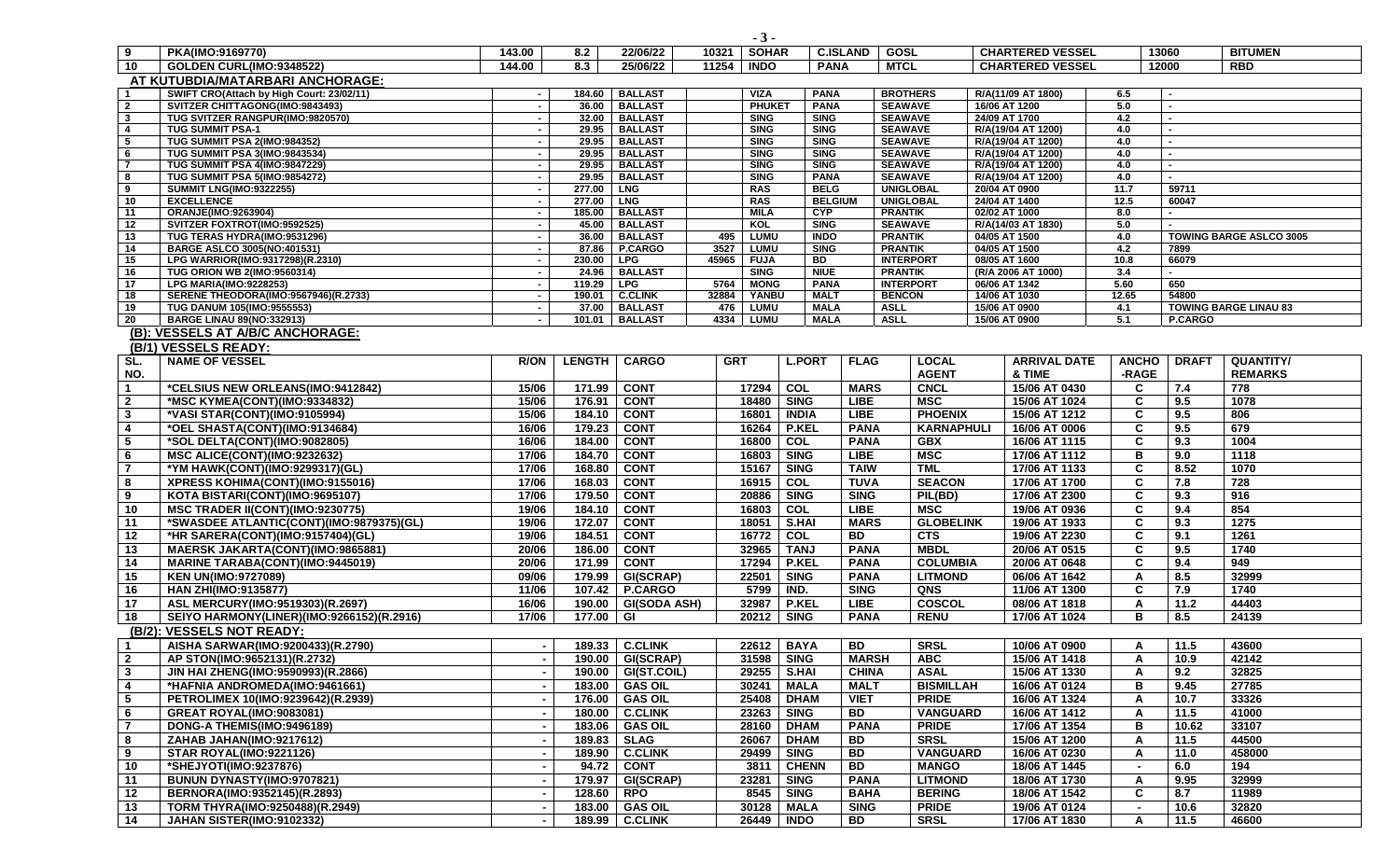**(B/3): VESSELS AWAITING EMPLOYEMENT/INSTRUCTION:** 

**1 CRYSTAL SAPPHIRE - 189.00 - SALALA BD CNL 22/12 AT 0212 A 6.0 A/.FOR OWNER INSTRUCTION**

**2 CRYSTAL GOLD - 168.30 BALLAST CTG IND CNL 15/03 AT 1430 C 5.6 -** 

| -3                      | <b>CHELSEA</b>                                            |                          |               | 189.00   BALLAST   |              |                |                 | ???               | 21/04 AT 0248      |                          |      |                                |
|-------------------------|-----------------------------------------------------------|--------------------------|---------------|--------------------|--------------|----------------|-----------------|-------------------|--------------------|--------------------------|------|--------------------------------|
| $\overline{4}$          | HTK EMOTION(IMO:9557331)(RENAMED: MV. MAA)                | $\overline{\phantom{a}}$ | 79.57         | <b>BALLAST</b>     |              | <b>SING</b>    | <b>LIBE</b>     | <b>NAAF</b>       | 03/12 AT 1215      | C                        | 3.1  | A/.FOR OWNER INSTRUCTION       |
| - 5                     | <b>FALD-E-RABBI</b>                                       | $\sim$                   | 112.00        |                    |              | KOL            | <b>PANA</b>     | <b>EDTL</b>       | R/A(23/04 AT 1600) | C                        | 4.5  | -DO-                           |
| - 6                     | TUG AT 3201(IMO:9443346)                                  | $\blacksquare$           |               | 29.50   BALLAST    |              |                | <b>BD</b>       | 777               | 11/09 AT 1400      | в                        | 4.16 |                                |
| $\overline{7}$          | KAREN(IMO:9237876)                                        | $\sim$                   |               | 91.60 BALLAST      |              | <b>TUTI</b>    | <b>ANTI</b>     | <b>NAAF</b>       | 14/07 AT 1010      | B                        | 4.5  | $-DO-$                         |
| 8                       | ZD 6998 (Attach by High Court: 12/01/2022)                | $\sim$                   |               | 60.00   BALLAST    |              | <b>PASIR</b>   | <b>S.LEON</b>   | <b>JAR WORLD</b>  | R/A(19/05 AT 1600) | C                        | 2.5  | ÷.                             |
| - 9                     | DE LIN(IMO:8434594)                                       | $\sim$                   |               | 75.00\ BALLAST     |              | ZHUH           | <b>BELIZ</b>    | <b>JAC</b>        | 27/11 AT 1100      | C                        | 4.0  | $-DO-$                         |
| 10                      | <b>TUG HULK(IMO:9190925)</b>                              |                          |               | 58.00   BALLAST    |              | <b>MUMB</b>    | <b>VANT</b>     | <b>GPSL</b>       | 14/12 AT 1420      | $\mathbf{A}$             | 6.3  | A/.FOR OWNER INSTRUCTION       |
| - 11                    | SVITZER DHAKA(Attach by High Court: 14/12/2020)           | $\blacksquare$           |               | 29.94   BALLAST    |              | <b>SING</b>    | <b>SING</b>     | <b>SEAWAVE</b>    | R/A(16/11 AT 1200) | $\overline{c}$           | 5.0  | -DO-                           |
| 12                      | PROSPERITY(IMO:8400531)(Attach by High Court: 15/06/2020) | $\blacksquare$           | 165.60        |                    |              | YANG           | <b>PANA</b>     | <b>ARGO</b>       | 08/02 AT 1148      | C                        | 5.0  | -DO-                           |
| 13                      | SVITZER KHULNA(IMO:9820668)                               | $\sim$                   |               | 34.00   BALLAST    |              | IND.           | <b>SING</b>     | <b>SEAWAVE</b>    | R/A(21/10 AT 1300) | C                        | 5.0  | -DO-                           |
| 14                      | NORD TRUST(IMO:9454187)                                   | $\sim$                   |               | 189.90   BALLAST   |              | <b>MONG</b>    | <b>PANA</b>     | <b>IPL</b>        | 28/10 AT 2306      | в                        | 5.2  | -DO-                           |
| 15                      | <b>LCT JUREN(IMO:8538613)</b>                             | $\sim$                   |               | 75.00   BALLAST    |              | <b>SING</b>    | <b>VOLIVIA</b>  | <b>OTSI</b>       | 22/01 AT 1230      |                          | 3.5  | -DO-                           |
|                         | MILLION BELL(IMO:9640607)                                 | $\sim$                   | 197.00        | <b>BALLAST</b>     |              | <b>HALD</b>    | <b>PANA</b>     | <b>FAL</b>        | 28/03 AT 2324      | в                        | 6.23 | ÷.                             |
| 16                      |                                                           |                          |               |                    |              |                |                 | <b>OTSL</b>       |                    | в                        |      | <b>TOWING BARGE AM MERMAID</b> |
| 17                      | <b>TUG NAVIMAR-3(IMO:9526045)</b>                         | $\sim$                   |               | 30.83   BALLAST    | 370          | <b>CHENN</b>   | <b>ST.KITTS</b> |                   | 03/06 AT 0001      |                          | 3.5  | A/. FOR OWNER INSTRUCTION      |
| 18                      | PRIDE(IMO:9153525) (Attach by High Court: 01/06/2022)     | $\sim$                   |               | 333.00 BALLAST     | 159423       | <b>SOHAR</b>   | <b>ST.KITS</b>  | <b>SIGMA</b>      | 04/05 AT 1615      | C                        | 8.2  | A/.FOR OWNER INSTRUCTION       |
| 19                      | TUG PRANTIC SARWAR(IMO:9333943)                           | $\blacksquare$           |               | 56.00   BALLAST    | 1197         | <b>MONG</b>    | <b>SING</b>     | <b>PRANTIK</b>    | 14/06 AT 1305      | C                        | 4.5  | $-DO-$                         |
| 20                      | HN LUXURY(IMO:9198379)(R.2645)                            | $\sim$                   | 154.38        | $\sim$             | 14762        | <b>JAPAN</b>   | <b>PANA</b>     | <b>ABC</b>        | R/A(10/06 AT 0800) | C                        | 5.0  |                                |
| 21                      | SCHUMI-3(IMO:9125413)                                     | $\sim$                   |               | 105.00   BALLAST   | 1524         | <b>MONG</b>    | <b>THAI</b>     | <b>INTERPORT</b>  | 18/06 AT 1112      | в                        | 4.7  | <b>FOR BUNKERING</b>           |
|                         | (B/4): VESSELS NOT ENTERING:                              |                          |               |                    |              |                |                 |                   |                    |                          |      |                                |
| $\overline{1}$          | ATHENA(IMO:9426726)                                       | $\sim$                   |               | 199.98   AGGREGATE |              | <b>FUJA</b>    | <b>MARSH</b>    | <b>ATSL</b>       | 02/02 AT 0718      | A                        | 10.5 | 46250                          |
| $\overline{\mathbf{2}}$ | BARGE AZ QINGDAO(IMO:525318)                              | $\sim$                   |               | 111.25   AGGREGATE |              | <b>CHENN</b>   | <b>SING</b>     | <b>ATSL</b>       | 12/02 AT 0800      | C                        | 6.0  | 13600                          |
| $\mathbf{3}$            | STAR MISTRAL(IMO:9684225)                                 | $\sim$                   |               | 189.94   RAW SUGAR |              | <b>SANTOS</b>  | <b>LIBE</b>     | <b>GM SHIP</b>    | 09/04 AT 0448      | A                        | 10.9 | 45600                          |
| -4                      | MEGHNA PRINCESS(IMO:9805776)(R.2259)                      | $\sim$                   |               | 199.90 RAW SUGAR   | 35210        | <b>JAIGARH</b> | <b>BD</b>       | USL               | 09/05 AT 0624      | Α                        | 11.4 | 60500                          |
| - 5                     | BROADGATE(IMO:9785122)(R.2308)                            | $\sim$                   |               | 179.97   LENTILS   | 33225        | <b>SING</b>    | <b>LIBE</b>     | <b>IMS</b>        | 13/05 AT 0844      | A                        | 10.8 | 35505                          |
| - 6                     | MCL-12(IMO:8577982)(R.2291)                               | $\blacksquare$           |               | 71.94   Y.CORN     | 1854         | YANG           | <b>MYAN</b>     | <b>MULTIPORT</b>  | 15/05 AT 1142      | C                        | 4.0  | 2650                           |
| $\overline{7}$          | HANDY STRANGER(IMO:9643453)                               | $\sim$                   |               | 182.00 GI(SCRAP)   | 23163        | <b>SING</b>    | <b>CYP</b>      | <b>EVERETT</b>    | 28/04 AT 2118      | в                        | 9.5  | 24625                          |
| -8                      | PAC SHARON(IMO:9913688)                                   | $\overline{\phantom{a}}$ |               | 199.99 SOYABEAN    | 35812        | <b>EGYPT</b>   | <b>HONG</b>     | <b>MULTIPORT</b>  | 22/05 AT 0424      | A                        | 11.0 | 44138                          |
| - 9                     | SIRRAH(IMO:9200342)(R.2425)                               | $\sim$                   |               | 185.73 C.CLINK     | 25955        | <b>SOHAR</b>   | <b>PANA</b>     | <b>IMS</b>        | 19/05 AT 1000      | $\overline{A}$           | 11.8 | 47001                          |
| 10                      | ZEIN(IMO:9216822)(R.2439)                                 | $\blacksquare$           |               | 189.99   LIMESTONE | 30303        | <b>SING</b>    | <b>PANA</b>     | <b>AKIJ</b>       | 22/05 AT 0530      | $\mathbf{A}$             | 11.4 | 51303                          |
| 11                      | <b>HAI DUONG 09(IMO:9342243)</b>                          | $\sim$                   |               | 111.00   BALL CLAY | 7104         | <b>P.KEL</b>   | <b>PANA</b>     | <b>FMS</b>        | 24/05 AT 0700      | B                        | 9.5  | 10500                          |
| 12                      | AN HAI KELSEY(IMO:9561693)                                | $\overline{\phantom{a}}$ |               | 92.00   PTA(BAG)   | 2999         | <b>CHINA</b>   | <b>VIET</b>     | USL               | 25/05 AT 0815      | в                        | 5.85 | 4000                           |
| -13                     | GSM(IMO:9334961)(R.2379)                                  |                          | 115.48        | <b>WOOD PULP</b>   | 7823         | <b>SING</b>    | <b>VIET</b>     | <b>USL</b>        | 29/05 AT 2125      | C                        | 8.2  | 8000                           |
|                         |                                                           | $\sim$<br>$\sim$         |               |                    |              |                | <b>LIBE</b>     | <b>UNIOCEAN</b>   |                    | A                        | 12.5 | 54100                          |
| 14                      | RUI FU CHENG(IMO:9272448)                                 |                          | 189.99 COAL   |                    | 30662        | <b>BONT</b>    | <b>SING</b>     | <b>OTSL</b>       | 31/05 AT 1100      | в                        | 5.6  | 4400                           |
| 15                      | <b>BARGE AM MERMAID</b>                                   | $\sim$<br>$\sim$         |               | 100.58   AGGREGATE | 4241         | <b>CHENN</b>   |                 |                   | 03/06 AT 0001      |                          |      |                                |
| 16                      | BEILUN 17(IMO:9672052)                                    |                          |               | 199.90   LIMESTONE | 36518        | <b>FUJA</b>    | <b>CHINA</b>    | <b>RENU</b>       | 03/06 AT 1512      | Α                        | 11.5 | 61251                          |
| 17                      | OCEAN PRIDE(IMO:9324095)                                  |                          |               | 189.90   RAW SUGAR | 31234        | <b>SANTOS</b>  | <b>MARSH</b>    | <b>USL</b>        | 04/06 AT 2018      | A                        | 10.2 | 53800                          |
| 18                      | JAHAN BROTHERS(IMO:9072223)                               | $\sim$                   |               | 185.84 C.CLINK     | 25899        | <b>BAYA</b>    | BD              | <b>SRSL</b>       | 18/05 AT 2306      | $\overline{\mathsf{A}}$  | 11.5 | 42400                          |
| 19                      | AKIJ WAVE(IMO:9109366)(R.2745)                            | $\blacksquare$           |               | 189.80 C.CLINK     | 27011        | <b>THAI</b>    | <b>BD</b>       | <b>AKIJ</b>       | 07/06 AT 1700      | A                        | 1.4  | 42500                          |
| 20                      | JAG RADHA(IMO:9496135)(R.2569)                            | $\blacksquare$           |               | 189.99   WHEAT     | 32354        | <b>KAND</b>    | <b>INDIA</b>    | <b>SEACOM</b>     | 31/05 AT 0400      | A                        | 11.2 | 44745                          |
| 21                      | STENA IMPRESSION(IMO:9667461)                             | $\overline{\phantom{a}}$ |               | 183.20 SOYABEAN    | 29680        | KAKI           | <b>UK</b>       | <b>USL</b>        | 10/06 AT 0730      | B                        | 10.0 | 30281                          |
| 22                      | BULK AQUILA(IMO:9725574)                                  | $\sim$                   |               | 199.99 WHEAT       | 38227        | <b>BENCO</b>   | <b>PANA</b>     | <b>MTSC</b>       | 02/06 AT 0336      | $\mathbf{A}$             | 11.0 | 49000                          |
| 23                      | ORION(IMO:9331880)                                        | $\sim$                   | 189.99   SLAG |                    | 31236        | <b>JAPAN</b>   | <b>LIBE</b>     | <b>AKIJ</b>       | 10/06 AT 2148      | A                        | 11.0 | 44445                          |
| -24                     | <b>MANDARIN TRADER(IMO:9569279)</b>                       | $\sim$                   |               | 190.00   LIMESTONE | 33034        | MINA           | <b>SING</b>     | <b>RENU</b>       | 11/06 AT 0724      | A                        | 10.4 | 54350                          |
| 25                      | MEGHNA PROSPER(IMO:9309631)(R.2584)                       | $\blacksquare$           | 189.99        | <b>STONE</b>       | 30027        | <b>FUJA</b>    | BD              | <b>USL</b>        | 09/06 AT 1018      | в                        | 10.5 | 50200                          |
| 26                      | <b>MLS GEMMA(IMO:9144043)</b>                             | $\blacksquare$           | 183.00        | <b>C.CLINK</b>     | 25537        | KOCHI          | <b>PANA</b>     | <b>AKIJ</b>       | 12/06 AT 0645      | Α                        | 11.5 | 45240                          |
| 27                      | CONSOLIDATOR(IMO:9368869)                                 | $\sim$                   |               | 189.99 LIMESTONE   | 32379        | <b>FUJA</b>    | <b>MAJURO</b>   | <b>TOGGI</b>      | 12/06 AT 1000      | A                        | 13.0 | 56500                          |
| 28                      | GOLDEN STAR(IMO:9287429)                                  | $\sim$                   |               | 169.26   BALL CLAY | 16978        | <b>MALY</b>    | <b>PANA</b>     | <b>FMS</b>        | 14/06 AT 1200      | B                        | 9.8  | 26949                          |
| 29                      | FEDERAL TAMBO(IMO:9644495)                                | $\sim$                   |               | 189.99   LENLILS   | 31590        | <b>SING</b>    | <b>MARS</b>     | <b>SEACOM</b>     | 07/06 AT 1830      | $\mathsf{A}$             | 11.1 | 39854                          |
| 30                      | NORD MAGIC(IMO:9392793)(R.2898)                           | $\overline{\phantom{a}}$ |               | 183.21   SOYABEAN  | 29266        | <b>INDIA</b>   | <b>DANMARK</b>  | <b>MTCL</b>       | 15/06 AT 1206      | C                        | 8.9  | 22740                          |
| 31                      | AKIJ OCEAN(IMO:9138862)(R.2898)                           | $\sim$                   |               | 185.74 BALL CLAY   | 25982        | <b>P.KEL</b>   | BD              | <b>AKIJ</b>       | 13/06 AT 1230      | A                        | 11.2 | 44600                          |
| 32                      | <b>VTC PLANET(IMO:9060730)</b>                            | $\blacksquare$           |               | 157.00   FIELDSPAR | 13706        | <b>SING</b>    | <b>VIET</b>     | <b>FMS</b>        | 15/06 AT 2300      | C                        | 9.3  | 21500                          |
| 33                      | <b>HANTON TRADER III(IMO:9691436)</b>                     | $\sim$                   |               | 199.90 LIMESTONE   | 36278        | MINA           | PHILL           | <b>RENU</b>       | 13/06 AT 2154      | A                        | 11.1 | 48802                          |
| 34                      | CIARA ENTERPRISE(IM0:9749403)                             |                          | 180.00 TSP    |                    | 21216        | <b>JOR</b>     | <b>PANA</b>     | <b>MOTHER</b>     | 16/06 AT 0006      | в                        | 10.2 | 31731                          |
| 35                      | BULK POLARIS(IMO:9791999)                                 | $\sim$                   |               | 199.98   LIMESTONE | 35835        | <b>MINA</b>    | <b>PANA</b>     | <b>RENU</b>       | 13/06 AT 2342      | A                        | 11.4 | 44000                          |
| 36                      | YI LONG SHAN(IMO:9632284)                                 | $\sim$                   |               | 190.00   LIMESTONE | 32962        | <b>FUJA</b>    | <b>HONG</b>     | OPI               | 14/06 AT 1700      | A                        | 11.2 | 43735                          |
| 37                      | SCHUMI(IMO:9134359)                                       | $\sim$                   | 119.02   LPG  |                    | 5953         | <b>KOLK</b>    | <b>PANA</b>     | <b>SEASIDE</b>    | 16/06 AT 1530      | $\overline{\phantom{a}}$ | 5.7  | 3365                           |
| 38                      | DA NANG GAS(IMO:9388429)(R.0012)                          |                          | 99.90 LPG     |                    | 4306         | <b>DHAM</b>    | <b>VIET</b>     | <b>UNIGLOBAL</b>  | 17/06 AT 0850      | C                        | 6.2  | 1245                           |
| 39                      | MCL-18(IMO:8578015)(R.2902)                               |                          |               | 72.00   Y.MAIZE    | 1857         | YANG           | MYAN            | <b>MULTIPORT</b>  | 18/06 AT 1142      | C                        | 3.9  | 2650                           |
| 40                      | PAVO BRIGHT(IMO:9806768)                                  | $\sim$                   |               | 199.92   AGGREGATE | 35025        | <b>FUJA</b>    | <b>PANA</b>     | <b>CHATTOGRAM</b> | 16/06 AT 0048      | A                        | 11.1 | 47274                          |
| 41                      | PACIFIC SOPHIA(IMO:9274927)                               |                          |               | 189.99 LIMESTONE   | 30064   FUJA |                | <b>PANA</b>     | <b>TOGGI</b>      | 18/06 AT 1624      | $\mathbf{A}$             | 11.0 | 50550                          |
|                         |                                                           |                          |               |                    |              |                |                 |                   |                    |                          |      |                                |

**41 PACIFIC SOPHIA(IMO:9274927) - 189.99 LIMESTONE 30064 FUJA PANA TOGGI 18/06 AT 1624 A 11.0 50550** 

**42 MARIOS G(IMO9418121) - 183.00 CDSO 30075 S.LORE PANA PANMARINE 16/06 AT 1400 A 10.4 43965**  43 | THANOS(IMO:8304816) 75.5 | SCRAPPING | 2686 | SOHAR | VANU | SIGMA | 04/05 AT 1615 | C | 5.6 | A/.FOR BEACHING